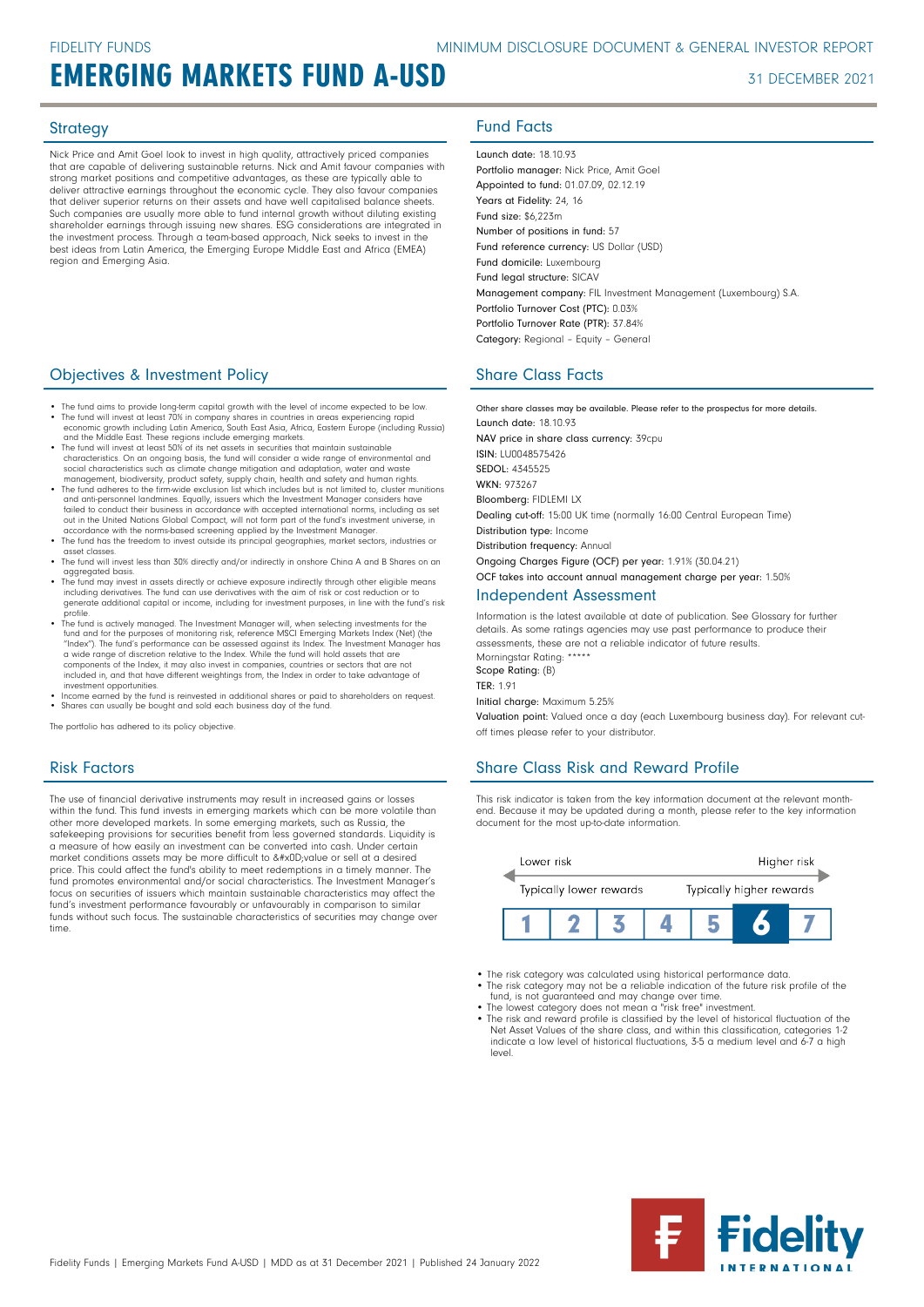Past performance is not a reliable indicator of future results. The fund's returns can be affected by fluctuations in currency exchange rates.

### Performance Comparator(s)

| Peer Group Universe        | Morningstar EAA Fund Global Emerging Markets Equity |
|----------------------------|-----------------------------------------------------|
| Market index from 30.12.00 | MSCI Emerging Markets Index (Net)                   |

Market index is for comparative purposes only unless specifically referenced in the Objectives & Investment Policy on page 1. The same index is used in the positioning tables on this factsheet. Where the effective date for the current market index is after the share class launch date, full history is available from Fidelity.

Cumulative performance in USD (rebased to 100)



Performance is shown for the last five years (or since launch for funds launched within that period).

### Performance for calendar years in USD (%)





### Annual return in USD (%)

| Highest annual return | 88.15 (28.02.2010)  |
|-----------------------|---------------------|
| Lowest annual return  | -62.74 (28.02.2009) |

## Performance to 31.12.21 in USD (%)

|                         |                          |        |            |        |      |      | Since     |
|-------------------------|--------------------------|--------|------------|--------|------|------|-----------|
|                         | 1m                       | 3m     | <b>YTD</b> | 1yr    | 3yr  | 5yr  | 18.10.93* |
| Fund cumulative growth  | 3.1                      | 0.6    | 0.1        | 0.1    | 62.2 | 83.6 | 300.6     |
| Index cumulative growth | 1.9                      | $-1.3$ | $-2.5$     | $-2.5$ | 36.5 | 60.1 | 436.0     |
| Fund annualised growth  | $\overline{\phantom{a}}$ | $\sim$ | $\sim$     | 0.1    | 17.5 | 12.9 | 5.0       |
| Index annualised growth | $\sim$                   | $\sim$ | $\sim$     | $-2.5$ | 10.9 | 9.9  | 6.        |

Source of fund performance and volatility and risk measures is Fidelity. Performance is excluding initial charge.

Basis: nav-nav with income reinvested, in USD, net of fees.

Market indices are sourced from RIMES and other data is sourced from third-party providers such as Morningstar.

\*Performance commencement date.

Performance is calculated for the portfolio. The individual investor performance may differ as a result of initial fees, the actual investment date, the date of reinvestment and dividend withholding tax.

### Definition of terms:

Annualised performance: Annualised performance show longer term performance rescaled to a 1 year period. Annualised performance is the average return per year over the period. Actual annual figures are available to the investor on request.

Equity: the percentage of the fund that is currently invested in the equity market.

Highest & Lowest return: The highest and lowest returns for any 1 year over the period since inception have been shown.

NAV: The net asset value represents the assets of a Fund less its liabilities.

Other: the value of any non-equity investments (excluding cash funds) expressed as a percentage of fund TNA.

Uninvested cash: this is 100% minus the fund's Equity exposure and minus Other. This leaves any residual cash exposure that is not invested in shares or via derivatives. % TNA: Data is presented as a percentage of TNA, which stands for Total Net Assets (the value of all the fund's assets after the deduction of any liabilities).

Fidelity Funds | Emerging Markets Fund A-USD | MDD as at 31 December 2021 | Published 24 January 2022

Performance for 12 month periods in USD (%)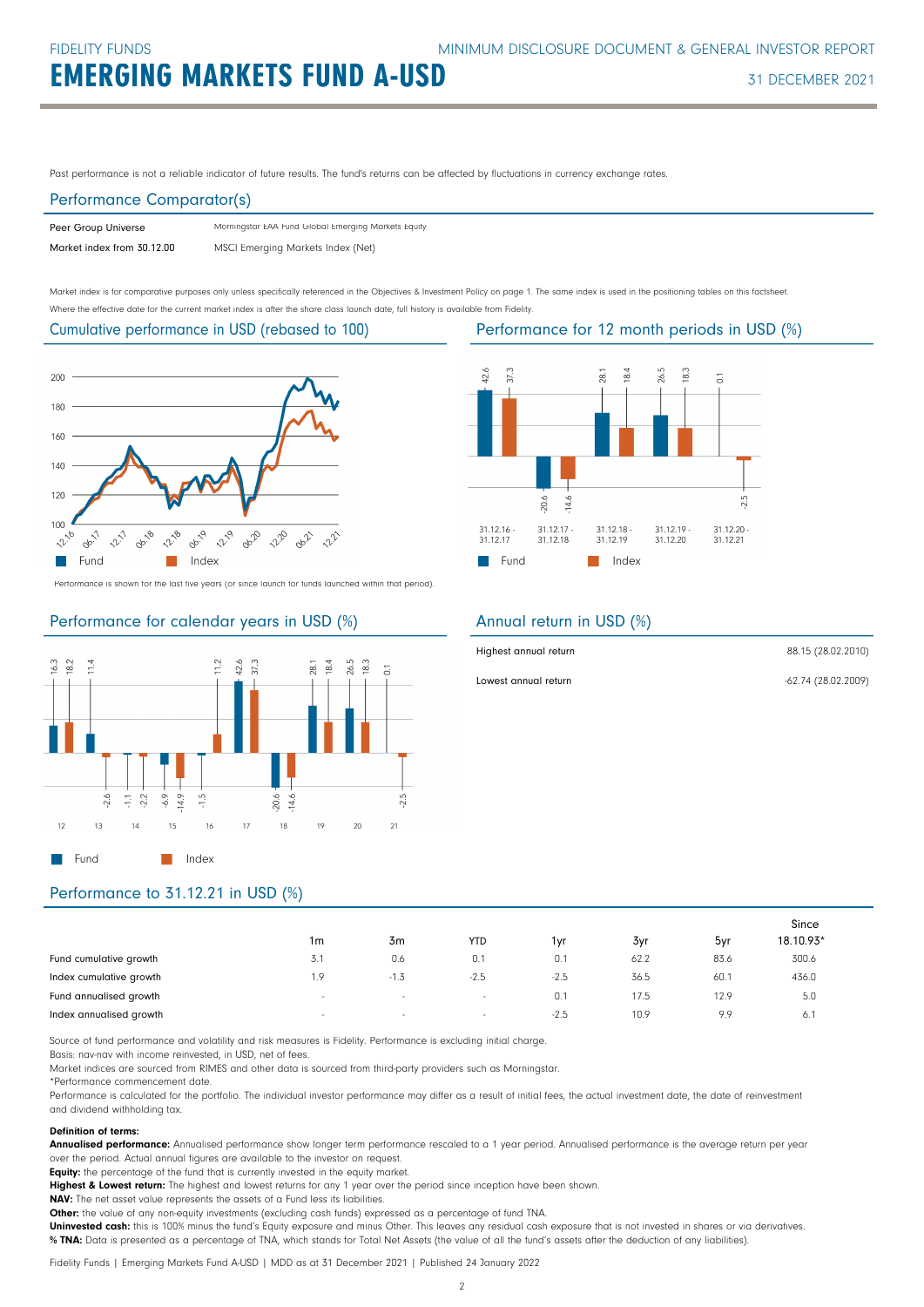# EMERGING MARKETS FUND A-USD 31 DECEMBER 2021

| <b>GICS Sector</b>            | Fund | Index | Relative | USD  |
|-------------------------------|------|-------|----------|------|
| Information Technology        | 32.2 | 22.7  | 9.6      | >10  |
| Financials                    | 25.6 | 19.4  | 6.2      | 5-10 |
| <b>Consumer Discretionary</b> | 14.1 | 13.5  | 0.5      | 1-5b |
| <b>Materials</b>              | 8.7  | 8.6   | 0.1      | 0-1b |
| <b>Consumer Staples</b>       | 7.8  | 5.9   | 1.9      | Totc |
| Industrials                   | 5.6  | 5.1   | 0.5      | Inde |
| <b>Communication Services</b> | 1.2  | 10.7  | $-9.5$   | Totc |
| <b>Health Care</b>            | 1.1  | 4.2   | $-3.2$   |      |
| Energy                        | 0.0  | 5.6   | $-5.6$   |      |
| Real Estate                   | 0.0  | 2.0   | $-2.0$   |      |
| <b>Utilities</b>              | 0.0  | 2.4   | $-2.4$   |      |
| <b>Total Sector Exposure</b>  | 96.2 | 100.0 |          |      |
| Other Index / Unclassified    | 0.0  | 0.0   |          |      |
| <b>Total Equity Exposure</b>  | 96.2 | 100.0 |          |      |
|                               |      |       |          |      |

Fund Index Relative 22.9 32.2 -9.3

16.1 12.5 12.8 3.6 0.2 0.0 0.0  $0.0$  $3.2$ <br>19.5

1.6 2.8  $-0.5$ 3.7 4.9 3.2 3.1  $2.6$ -0.7

 $-15.2$ 

17.7 15.2 7.3 5.1 3.2 3.1 2.6  $2.4$ <br> $4.3$ 

12.4

96.2 100.0  $0.0$ 96.2

 $0.0$ 100.0

### Sector/Industry Exposure (% TNA) Market Capitalisation Exposure (% TNA)

| <b>USD</b>                                           | Fund        | Index        | Relative |
|------------------------------------------------------|-------------|--------------|----------|
| $>10$ bn                                             | 87.7        | 76.5         | 11.1     |
| 5-10 <sub>bn</sub>                                   | 5.0         | 13.5         | $-8.4$   |
| $1-5$ bn                                             | 1.1         | 7.8          | $-6.7$   |
| $0-1$ bn                                             | 0.0         | 0.0          | 0.0      |
| <b>Total Market Cap Exposure</b>                     | 93.8        | 97.9         |          |
| Index / Unclassified<br><b>Total Equity Exposure</b> | 7.4<br>96.2 | 2.1<br>100.0 |          |

### Geographic Exposure (% TNA) <br>
Regional Exposure (% TNA)

|                                | Fund | Index | Relative |
|--------------------------------|------|-------|----------|
| Emerging Asia                  | 69.5 | 78.8  | $-9.3$   |
| <b>Emerging Europe</b>         | 10.5 | 4.9   | 5.5      |
| Asia Pacific (ex-Japan)        | 5.1  | 0.2   | 4.9      |
| Latin America                  | 3.0  | 6.8   | $-3.8$   |
| North America                  | 2.7  | 0.0   | 2.7      |
| Europe (Eurozone)              | 2.6  | 0.2   | 7.4      |
| Sub-Saharan Africa             | 7.4  | 3.2   | $-0.7$   |
| UK                             | 0.5  | 0.0   | 0.5      |
| <b>MFNA</b>                    | 0.0  | 5.9   | $-5.9$   |
| <b>Total Regional Exposure</b> | 96.2 | 100.0 |          |
| Other Index / Unclassified     | 0.0  | 0.0   |          |
| <b>Total Equity Exposure</b>   | 96.2 | 100.0 |          |

### Top Positions (% TNA)

Total Geographic Exposure Other Index / Unclassified Total Equity Exposure

China Taiwan India Korea (South) Russia Hong Kong Kazakhstan Canada Netherlands South Africa

Others

|                                                        | <b>GICS Sector</b>      | Geographic Location | Fund | Index | Relative |
|--------------------------------------------------------|-------------------------|---------------------|------|-------|----------|
| TAIWAN SEMICONDUCTOR MFG CO LTD Information Technology |                         | Taiwan              | 10.0 | 7.0   | 3.0      |
| SAMSUNG ELECTRONICS CO LTD                             | Information Technology  | Korea (South)       | 9.0  | 4.6   | 4.3      |
| <b>HDFC BANK LTD</b>                                   | <b>Financials</b>       | India               | 5.6  | 0.0   | 5.6      |
| CHINA MENGNIU DAIRY CO                                 | <b>Consumer Staples</b> | China               | 5.2  | 0.2   | 4.9      |
| <b>INFOSYS LTD</b>                                     | Information Technology  | India               | 4.5  | 1.1   | 3.4      |
| MEDIATEK INC                                           | Information Technology  | Taiwan              | 4.0  | 0.8   | 3.2      |
| SBERBANK OF RUSSIA PJSC                                | <b>Financials</b>       | Russia              | 3.4  | 0.5   | 2.9      |
| SK HYNIX INC                                           | Information Technology  | Korea (South)       | 3.4  | 0.8   | 2.6      |
| KASPI/KZ JSC                                           | <b>Financials</b>       | Kazakhstan          | 3.2  | 0.0   | 3.2      |
| AIA GROUP LTD                                          | <b>Financials</b>       | Hong Kong           | 3.2  | 0.0   | 3.2      |

### Top Overweight Positions (% TNA)

|                                 | Fund | Index | Relative |
|---------------------------------|------|-------|----------|
| <b>HDFC BANK LTD</b>            | 5.6  | 0.0   | 5.6      |
| CHINA MENGNIU DAIRY CO          | 5.2  | 0.2   | 4.9      |
| SAMSUNG FLECTRONICS CO LTD      | 9.0  | 4.6   | 4.3      |
| <b>INFOSYS LTD</b>              | 4.5  | 1.1   | 3.4      |
| KASPI/KZ JSC                    | 3.2  | 0.0   | 3.2      |
| AIA GROUP LTD                   | 3.2  | 0.0   | 3.2      |
| MFDIATFK INC.                   | 4.0  | 0.8   | 3.2      |
| FIRST QUANTUM MINERALS LTD      | 3.1  | 0.0   | 3.1      |
| TAIWAN SEMICONDUCTOR MEG CO LTD | 10.0 | 7.0   | 3.0      |
| SBERBANK OF RUSSIA PISC         | 3.4  | 0.5   | 2.9      |

| <b>TENCENT HLDGS LTD</b>          | Fund<br>0.9 | Index<br>4.3 | Relative<br>$-3.4$ |  |  |  |
|-----------------------------------|-------------|--------------|--------------------|--|--|--|
| Top Underweight Positions (% TNA) |             |              |                    |  |  |  |
| Hong Kong                         | 3.2         | 0.0          | 3.2                |  |  |  |
| Kazakhstan                        | 3.2         | 0.0          | 3.2                |  |  |  |
| Korea (South)                     | 3.4         | 0.8          | 2.6                |  |  |  |
| Russia                            | 3.4         | 0.5          | 2.9                |  |  |  |
| Taiwan                            | 4.0         | 0.8          | 3.2                |  |  |  |
| India                             | 4.5         | 1.1          | 3.4                |  |  |  |
| China                             | 5.2         | 0.2          | 4.9                |  |  |  |
| India                             | 5.6         | U.U          | 5.6                |  |  |  |

| <b>TENCENT HLDGS LTD</b>       | 0.9 | 4.3 | $-3.4$ |
|--------------------------------|-----|-----|--------|
| MFITUAN                        | 0.0 | 1.5 | $-1.5$ |
| RELIANCE INDUSTRIES LTD        | 0.0 | 1.2 | $-1.2$ |
| ALIBABA GROUP HOLDING LTD      | 1.9 | 2.9 | $-1.0$ |
| CHINA CONSTRUCTION BANK        | 0.0 | 0.9 | $-0.9$ |
| JD.COM INC                     | 0.0 | 0.8 | $-0.8$ |
| VALF SA                        | 0.0 | 0.7 | $-0.7$ |
| <b>GAZPROM PISC</b>            | 0.0 | 0.7 | $-0.7$ |
| <b>ICICI BANK LTD</b>          | 0.0 | 0.7 | $-0.7$ |
| PING AN INS GROUP CO CHINA LTD | 0.0 | 0.6 | -0.6   |

Methodology: A position combines all equity investments (including derivatives) linked to an issuing company. Derivatives are included on an exposure basis so they reflect the<br>equivalent underlying shares needed to generat